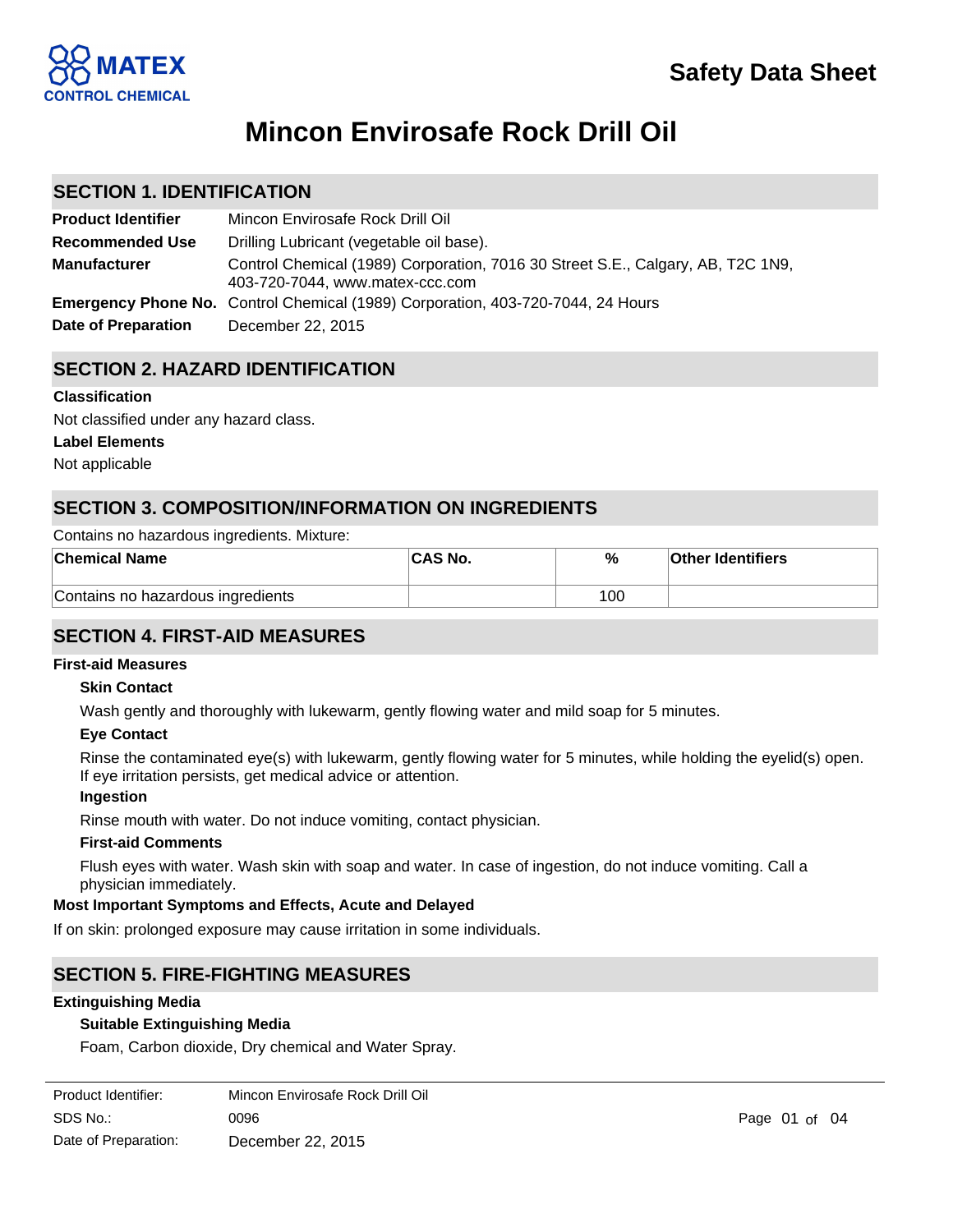**Unsuitable Extinguishing Media** Not applicable. **Specific Hazards Arising from the Product** Toxic fumes may evolve on burning. **Special Protective Equipment and Precautions for Fire-fighters** No special precautions are necessary.

# **SECTION 6. ACCIDENTAL RELEASE MEASURES**

**Personal Precautions, Protective Equipment, and Emergency Procedures** No special precautions are necessary. **Environmental Precautions** No special precautions are necessary. **Methods and Materials for Containment and Cleaning Up** Spills should be contained and cleaned up properly. **Other Information** Product is environmentally safe.

## **SECTION 7. HANDLING AND STORAGE**

**Precautions for Safe Handling**

None. Not sensitive to static discharge. Not sensitive to mechanical impact.

## **Conditions for Safe Storage**

No special requirements for storage area.

## **SECTION 8. EXPOSURE CONTROLS/PERSONAL PROTECTION**

## **Control Parameters**

Not available.

## **Individual Protection Measures**

**Eye/Face Protection**

Not required but it is good practice to wear safety glasses or chemical safety goggles.

#### **Skin Protection**

Gloves suggested for proper hygiene practice. Not required.

## **Respiratory Protection**

Not normally required if product is used as directed.

## **SECTION 9. PHYSICAL AND CHEMICAL PROPERTIES**

| <b>Basic Physical and Chemical Properties</b>         |      |                                              |  |                                |
|-------------------------------------------------------|------|----------------------------------------------|--|--------------------------------|
| Appearance<br>Odour<br>рH                             |      | Dark brown liquid.<br>Oily                   |  |                                |
|                                                       |      |                                              |  |                                |
|                                                       |      | <b>Melting Point/Freezing Point</b>          |  | $-30$ °C ( $-22$ °F) (melting) |
| Initial Boiling Point/Range                           |      | $>$ 300 °C (572 °F)                          |  |                                |
| <b>Flash Point</b>                                    |      | > 279 °C (534 °F)                            |  |                                |
| <b>Evaporation Rate</b>                               |      | Not available                                |  |                                |
| Upper/Lower Flammability or<br><b>Explosive Limit</b> |      | Not available (upper); Not available (lower) |  |                                |
| <b>Vapour Pressure</b>                                |      | Not available                                |  |                                |
| Product Identifier:                                   |      | Mincon Envirosafe Rock Drill Oil             |  |                                |
| SDS No.:                                              | 0096 |                                              |  |                                |

Date of Preparation: December 22, 2015

0096 Page 02 of 04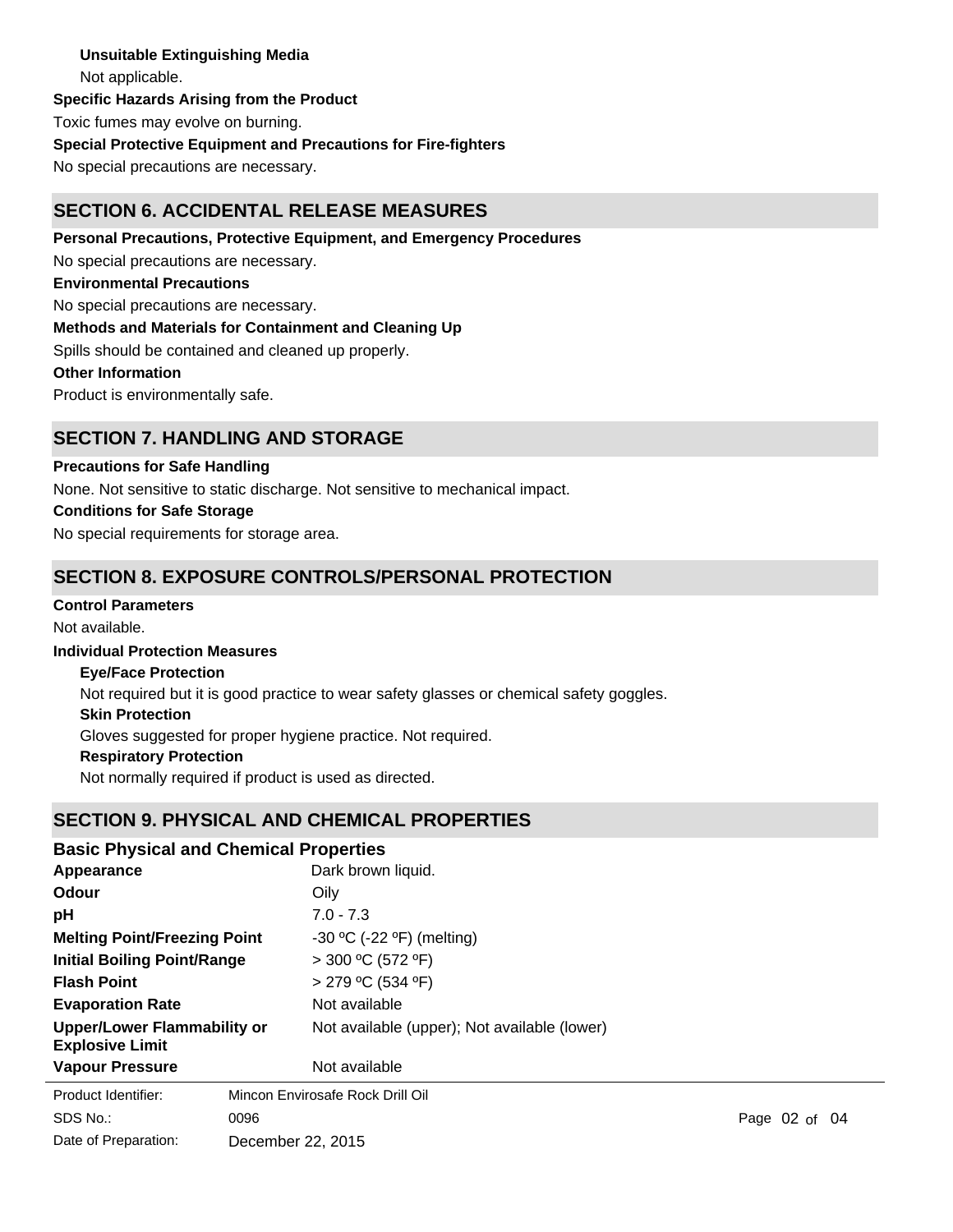## **SECTION 10. STABILITY AND REACTIVITY**

**Chemical Stability** Normally stable. **Conditions to Avoid** None known. **Incompatible Materials** Oxidizing agents (e.g. peroxides). **Hazardous Decomposition Products** Carbon and oxides of sulphur on burning. **Possibility of Hazardous Reactions** None known. **Reactivity** None known.

# **SECTION 11. TOXICOLOGICAL INFORMATION**

#### **Acute Toxicity**

| <b>Chemical Name</b>                 | <b>LC50</b> | LD50 (oral)     | LD50 (dermal) |
|--------------------------------------|-------------|-----------------|---------------|
| Contains no hazardous<br>ingredients |             | $> 5,000$ mg/kg |               |
| LC50: No information was located.    |             |                 |               |

**Skin Corrosion/Irritation**

There is limited evidence of mild irritation.

**Serious Eye Damage/Irritation**

Not an eye irritant.

**Carcinogenicity**

Not known to cause cancer.

## **SECTION 12. ECOLOGICAL INFORMATION**

#### **Ecotoxicity**

Not harmful to aquatic life, based on acute toxicity tests.

# **SECTION 13. DISPOSAL CONSIDERATIONS**

#### **Disposal Methods**

Not applicable

Dispose of in accordance with all applicable Fereral/Provincial and Local regulations.

## **SECTION 14. TRANSPORT INFORMATION**

Not regulated under Canadian TDG regulations. Not regulated under US DOT Regulations. Not regulated under IATA Regulations.

**Special Precautions** Not applicable

#### **Transport in Bulk According to Annex II of MARPOL 73/78 and the IBC Code**

| Product Identifier:  | Mincon Envirosafe Rock Drill Oil |
|----------------------|----------------------------------|
| SDS No.:             | 0096                             |
| Date of Preparation: | December 22, 2015                |